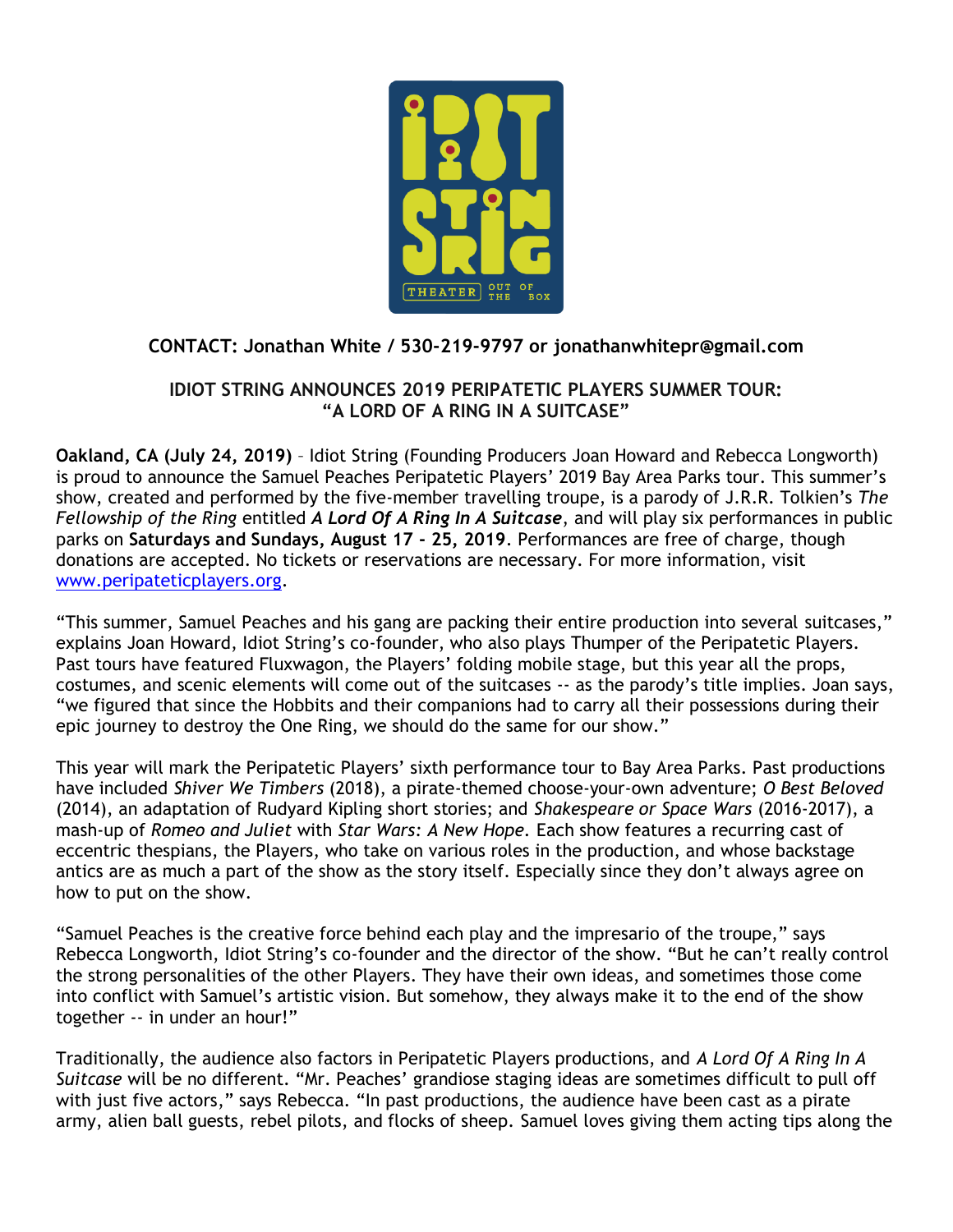## **Page 2 / Samuel Peaches Peripatetic Players' 2019 Parks Tour -** *A Lord Of A Ring In A Suitcase*

way." The Players often find other reasons to interact with the audience during the show, and enjoy chatting with audience members both before and after the performance.

#### **2019 TOUR SCHEDULE:**

- **Saturday, August 17 @ 1:00 p.m. - City Park at Mission Branch Library, Santa Clara**
- **Sunday, August 18 @ 11:00 a.m. - Lincoln Park, Alameda**
- **Sunday, August 18 @ 2:00 p.m. - Dimond Park, Oakland**
- **Saturday, August 24 @ 11:00 a.m. - Studio One Arts Center, Oakland**
- **Saturday, August 24 @ 2:00 p.m. - Franklin Park, Alameda**
- **Sunday, August 25 @ 2pm – Port Costa School, Port Costa**

The Santa Clara performance is presented in association with the [Santa Clara City Library,](http://library.santaclaraca.gov/index.aspx?page=8) while shows in Alameda are presented in association with [Alameda City Recreation & Parks,](https://alamedaca.gov/recreation/franklin-park) in Oakland with the Oakland Department of Parks, [Recreation and Youth Development](https://www.oaklandca.gov/departments/department-of-parks-recreation-and-youth-development) and in Port Costa, with the [Port](https://www.portcostaconservationsociety.com/)  [Costa Conservation Society.](https://www.portcostaconservationsociety.com/)

#### **About Idiot String and the Peripatetic Players**

Idiot String is a collaborative ensemble theatre company devoted to inciting delight and activating meaningful human connection through play. Their adaptations of popular stories featuring the Peripatetic Players have toured Bay Area parks and public spaces each summer since 2014. With a cast of eccentric thespians that appear in each show, the Peripatetic Players have a created a signature style of over-the-top performance and brightly-colored, unabashedly theatrical stage sets that usually appear on FluxWagon, their folding mobile stage. Idiot String also creates other plays, including *Elixir of Life*, an original, interactive play that toured Bay Area parks in the autumn of 2017; and a new sitespecific play, *Port Stories*, that premiered in Port Costa this past June, taking the audience on a journey from the historic Port Costa School to various sites throughout the town to follow characters' stories. Idiot String is currently the resident theatre company of Port Costa via the sponsorship of the Port Costa Conservation Society, and hosts periodic artistic workshops and other public performance events at the Port Costa School in addition to touring Bay Area parks and public spaces. The company is fiscally sponsored by Independent Arts & Media, a San Francisco nonprofit organization dedicated to building community through media and the arts. More information on supporting Idiot String and the Peripatetic Players can be found online at [idiotstring.org/donate](https://idiotstring.org/donate/) or by calling 510-542-9009.

### **FOR CALENDAR EDITORS:**

WHAT: *A Lord Of A Ring In A Suitcase* by the Samuel Peaches Peripatetic Players

WHEN & WHERE:

#### **Saturday, August 17 @ 1:00 p.m.**

City Park at Mission Branch Library, 1098 Lexington St, Santa Clara